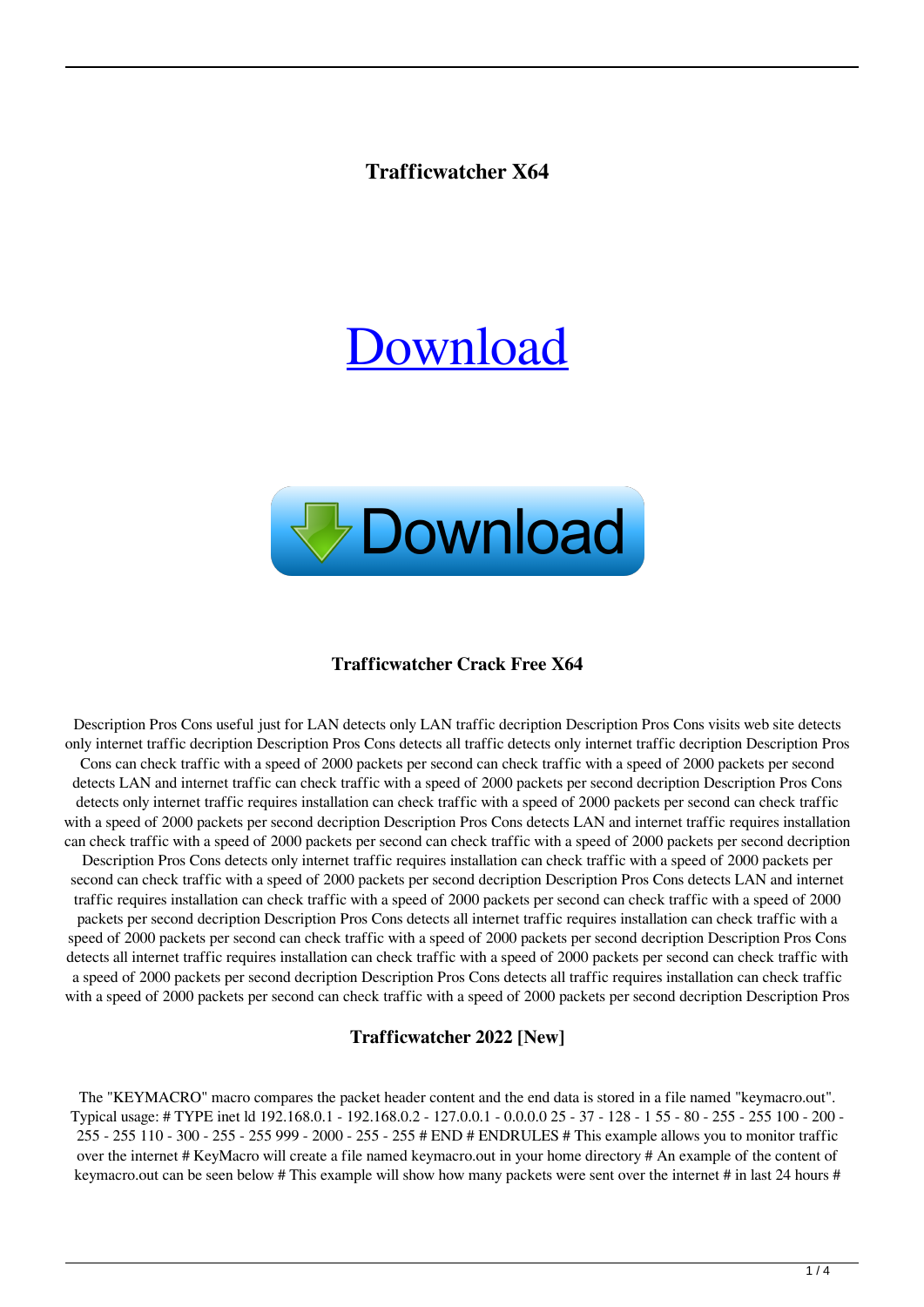IP:192.168.1.2 -> IP:192.168.1.3:ICMP.PROTO.VERSION.500 - Packets: 0 # IP:192.168.1.1 -> IP:192.168.1.4:ICMP.PROTO.VERSION.500 - Packets: 0 # IP:192.168.1.1 -> IP:192.168.1.4:ICMP.PROTO.VERSION.500 - Packets: 0 # IP:192.168.1.2 -> IP:192.168.1.3:ICMP.PROTO.VERSION.500 - Packets: 0 # IP:192.168.1.2 -> IP:192.168.1.3:ICMP.PROTO.VERSION.500 - Packets: 0 # IP:192.168.1.2 -> IP:192.168.1.3:ICMP.PROTO.VERSION.500 - Packets: 77a5ca646e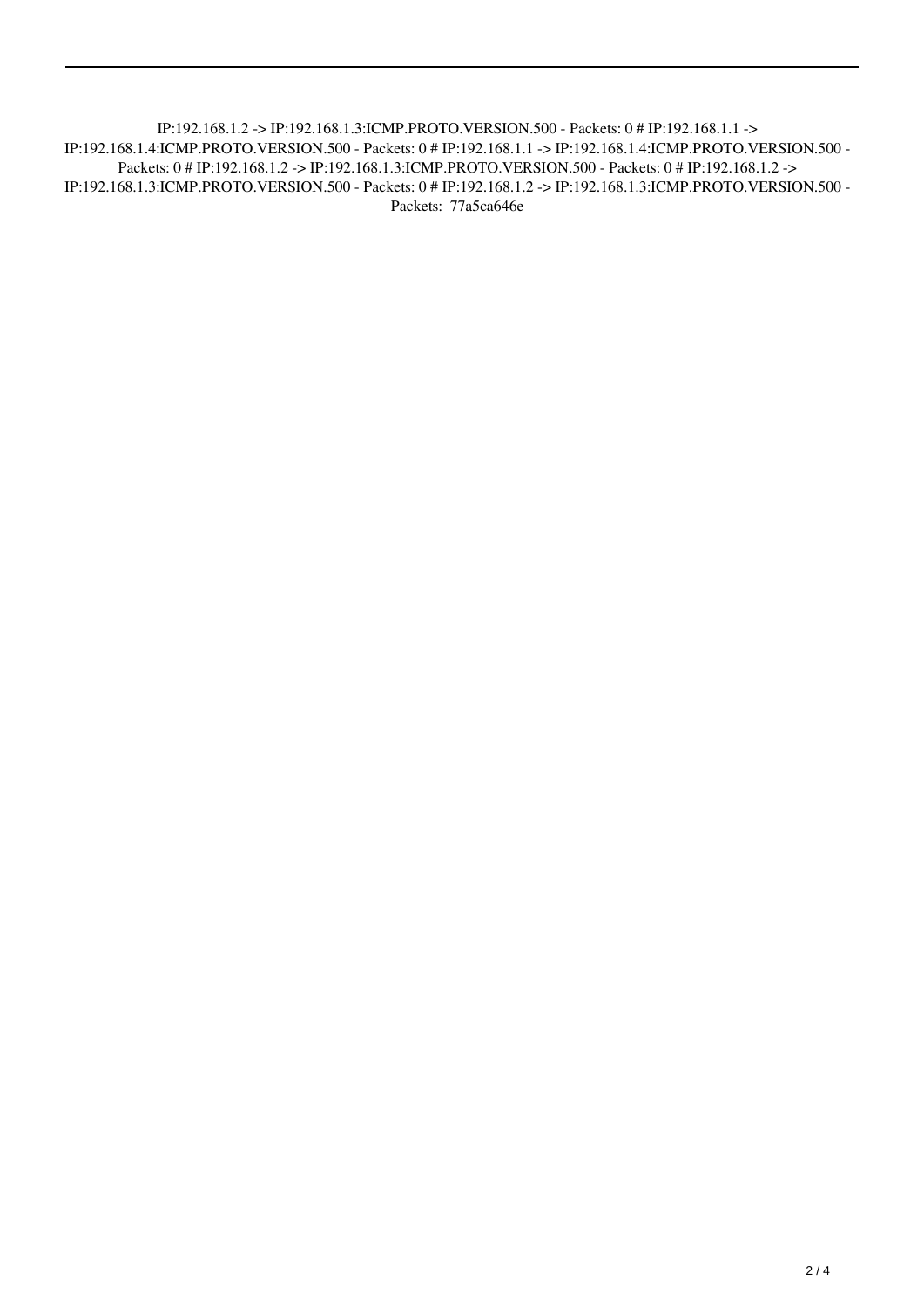## **Trafficwatcher**

With this tool you can monitor traffic to a set of ports in the LAN, as well as traffic to a set of ports which actually goes to the internet. It could be used to analyse which parts of your LAN are responsible for what. It allows to select different options such as "all" (the whole traffic), "tcp only" or "udp only" (the TCP traffic and the UDP traffic) or "all (tcp and udp)" Features: The traffic can be selected (to a set of ports) either by specifying the protocol and the port or by specifying both. The output is visualised in the form of a bar chart. You can show the traffic in units of number of bytes, packets, Kb/s and Kbps. Since traffic is monitored on the router itself, you can view the traffic for just one particular host or for the whole network. This allows you to view the traffic for every host on the LAN. You can define a bandwidth limit per protocol and per host. This gives you the opportunity to only monitor traffic which is generated by your own hosts. References External links Category:Network analyzers Category:Free software programmed in C++In copending application Ser. No. 413,502, filed Nov. 24, 1973, and assigned to the same assignee as the present application, an apparatus is disclosed for cleaning substrates such as semiconductor wafers. As disclosed in said application, the apparatus comprises a housing having a mechanism for supporting and holding a substrate in place within the housing, a mechanism for providing a cleaning liquid to the housing, and a mechanism for recirculating the cleaning liquid through the housing. The mechanism for providing a cleaning liquid to the housing includes a source of a cleaning liquid, a conduit having a first inlet adjacent the source and a second inlet adjacent the housing, and a mechanism for pumping a cleaning liquid from the source to the first inlet, directing a portion of the liquid from the first inlet through the conduit to the second inlet, and directing the remainder of the liquid from the second inlet to the housing. In the apparatus described in said application, the recirculation of the cleaning liquid through the housing is effected by a pump in the form of a peristaltic pump having a motor and a conduit for pumping the cleaning liquid through the housing. In U.S. Pat. No. 3,873,670 of

## **What's New in the?**

--------------- The trafficwatcher is a handy utility to track a specific IP address or a range of IP addresses which are running an application. You can monitor the process on your computer and stop it if you see a malicious behaviour. Screenshots: --------------